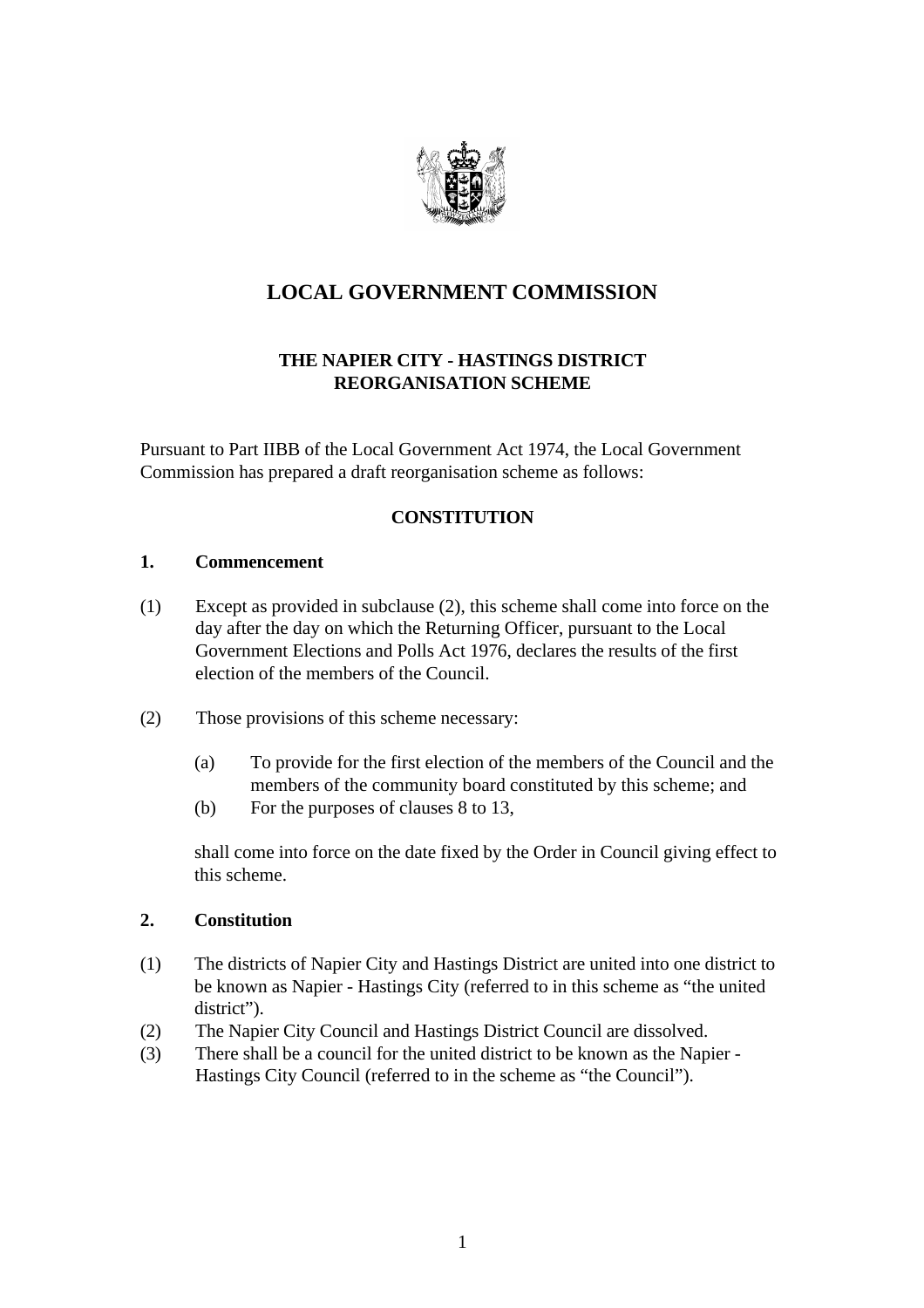# **3. First election of Council**

- (1) The first election of the Council shall be held on 13 October 2001.
- (2) For the purposes of the first election of the Council, the returning officer and the principal administrative officer for the united district shall be, respectively, the returning officer and the principal administrative officer of the former Napier City Council.
- (3) The first election of the Council shall be conducted by postal voting.

### **4. Wards**

- (1) Napier Hastings City shall be divided into 4 wards.
- (2) Those wards shall be:
	- (a) The Napier Ward, comprising the area delineated on S.O. Plan 9830 deposited with the Chief Surveyor of the Hawke's Bay Land District:
	- (b) The Hastings Ward, comprising the areas as delineated on S.O. Plans 10300, 10301, 10302, 10303 and 10304 deposited with the Chief Surveyor of the Hawke's Bay Land District:
	- (c) The Northern Rural Ward, comprising the areas as delineated on S.O. Plans 10298 and 10299 deposited with the Chief Surveyor of the Hawke's Bay Land District:
	- (d) The Southern Rural Ward comprising the areas as delineated on S.O. Plans 10305 and 10306 deposited with the Chief Surveyor of the Hawke's Bay Land District.

### **5. Membership**

- (1) The Napier Hastings City Council shall consist of a Mayor and 14 members.
- (2) The members of the Napier Hastings City Council to be elected at the first election of the Council shall be elected as follows:
	- (a) Six members shall be elected by the electors of the Napier Ward; and
	- (b) Six members shall be elected by the electors of the Hastings Ward; and
	- (c) One member shall be elected by the electors of the Northern Rural Ward; and
	- (d) One member shall be elected by the electors of the Southern Rural Ward.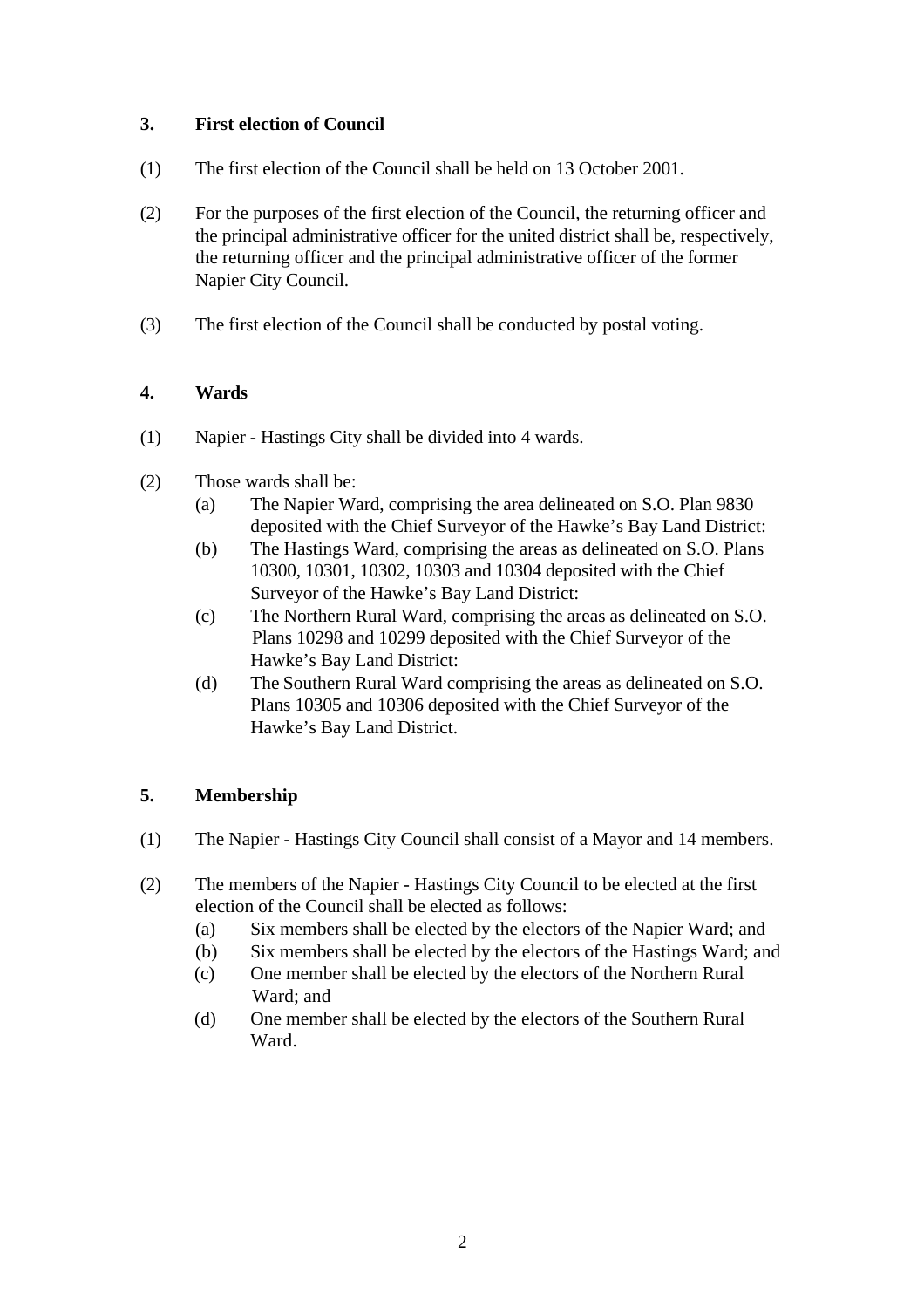# **6. Napier - Hastings City Rural Community**

- (1) There shall be constituted a community for the area of the Southern Rural Ward and the Northern Rural Ward to be known as "the Napier - Hastings City Rural Community".
- (2) The community board for the Napier Hastings City Rural Community shall comprise -
	- (a) Three members elected by the electors of the Northern Rural Ward;
	- (b) One member elected by the electors of the Southern Rural Ward; and
	- (c) The persons elected from time to time, as members of the Council, representing the Northern Rural Ward and the Southern Rural Ward.

# **7. Functions of Community Board**

The Napier - Hastings Rural Community Board shall have such functions, powers and duties as are delegated to it from time to time by the Council.

# **TRANSITIONAL COMMITTEE**

### **8. Transitional Committee**

- (1) The Napier City Council and Hastings District Council shall unite in appointing a transitional committee for the united district.
- (2) The transitional committee shall be deemed to be a joint committee appointed under section 114S of the Act.

### **9. Membership of Transitional Committee**

The transitional committee shall consist of:

- (a) Three members appointed by the Napier City Council;
- (b) Three members appointed by the Hastings District Council;
- (c) The Chief Executives of the Napier City Council and the Hastings District Council, who shall be non-voting members of the transitional committee; and
- (d) The Chief Executive designate, when appointed in accordance with clause 12(a), who shall be a non-voting member of the transitional committee.

### **10. No Casting Vote**

The chairperson of the transitional committee or other person presiding at any meeting of that committee shall not have a casting vote in the case of equality of votes.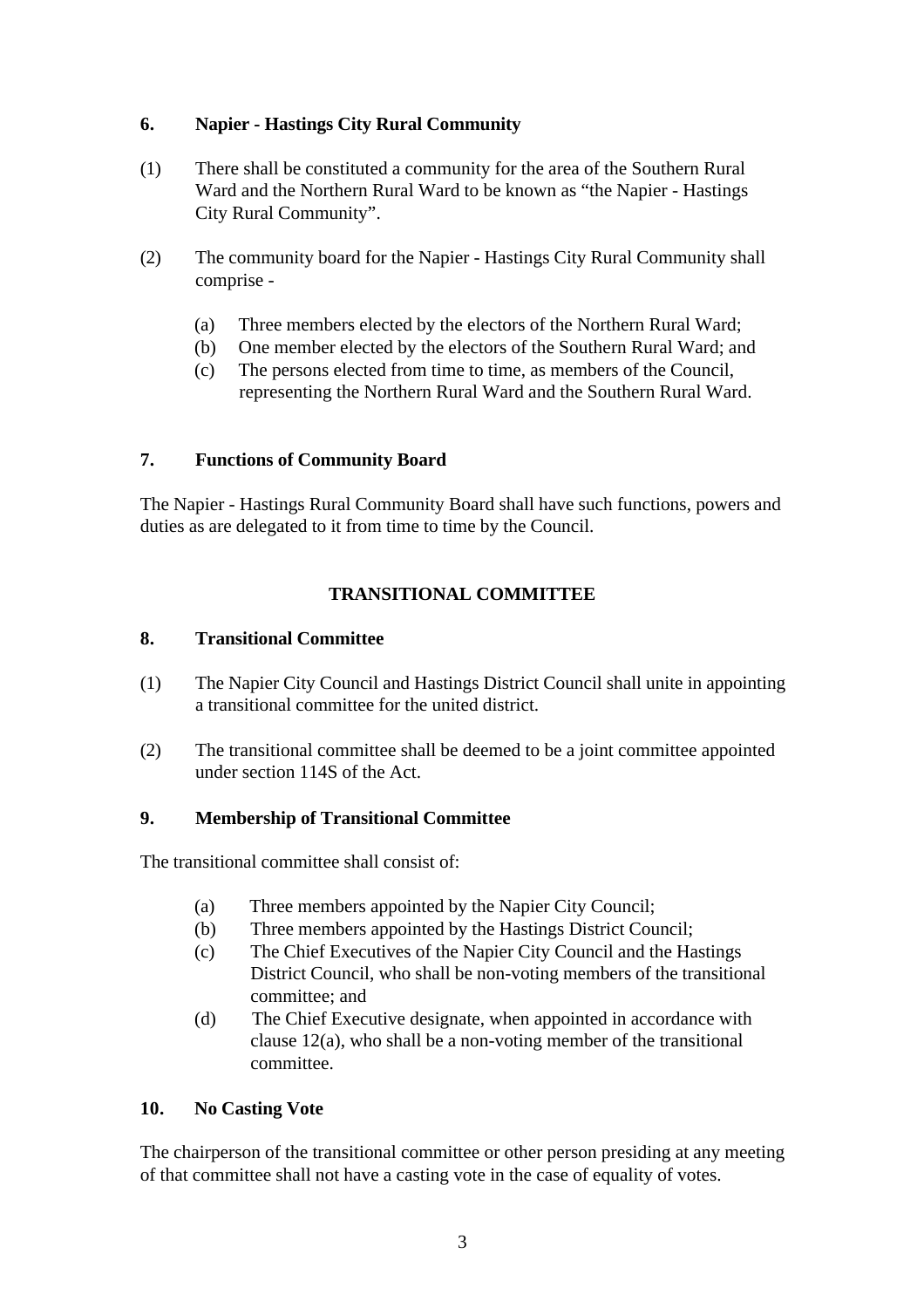# **11. Exclusion of Non-Voting Members**

The transitional committee may resolve to exclude any non-voting member of the committee from any meeting or part of a meeting where it proposes to consider any matter that affects that member personally.

### **12. Functions**

The functions of the transitional committee shall be to:

- (a) appoint a person to be the Chief Executive of the Council for the united district;
- (b) undertake preparatory work for the new Council's 2002/2003 draft annual plan; and
- (c) make recommendations to the new Council on:
	- i. the location of council offices and service centres;
	- ii. funding and rating policies for the united district; and
	- iii. such other administrative matters as are required to ensure that the Council is able to function effectively from the day it comes into existence.

#### **13. Costs of Transitional Committee**

The costs of the transitional committee shall be borne and paid for by the Napier City Council and the Hastings District Council on an equal basis.

### **MISCELLANEOUS PROVISIONS**

#### **14. University of Hawke's Bay Trust Board**

The functions exercised by local authorities under paragraphs (a) to  $(c)$  of section  $4(1)$ of the University of Hawke's Bay Trust Act 1960 shall be exercised as if, for those paragraphs were substituted the following paragraphs:

- "(a) Two representatives of Napier-Hastings City to be appointed by the Napier-Hastings City Council:
- (b) Two representatives of all the territorial authority districts (except Napier-Hastings City) that are wholly or partly within the province of Hawke's Bay to be appointed by agreement among the territorial authorities for those districts or in the event of disagreement by the Minister of Internal Affairs."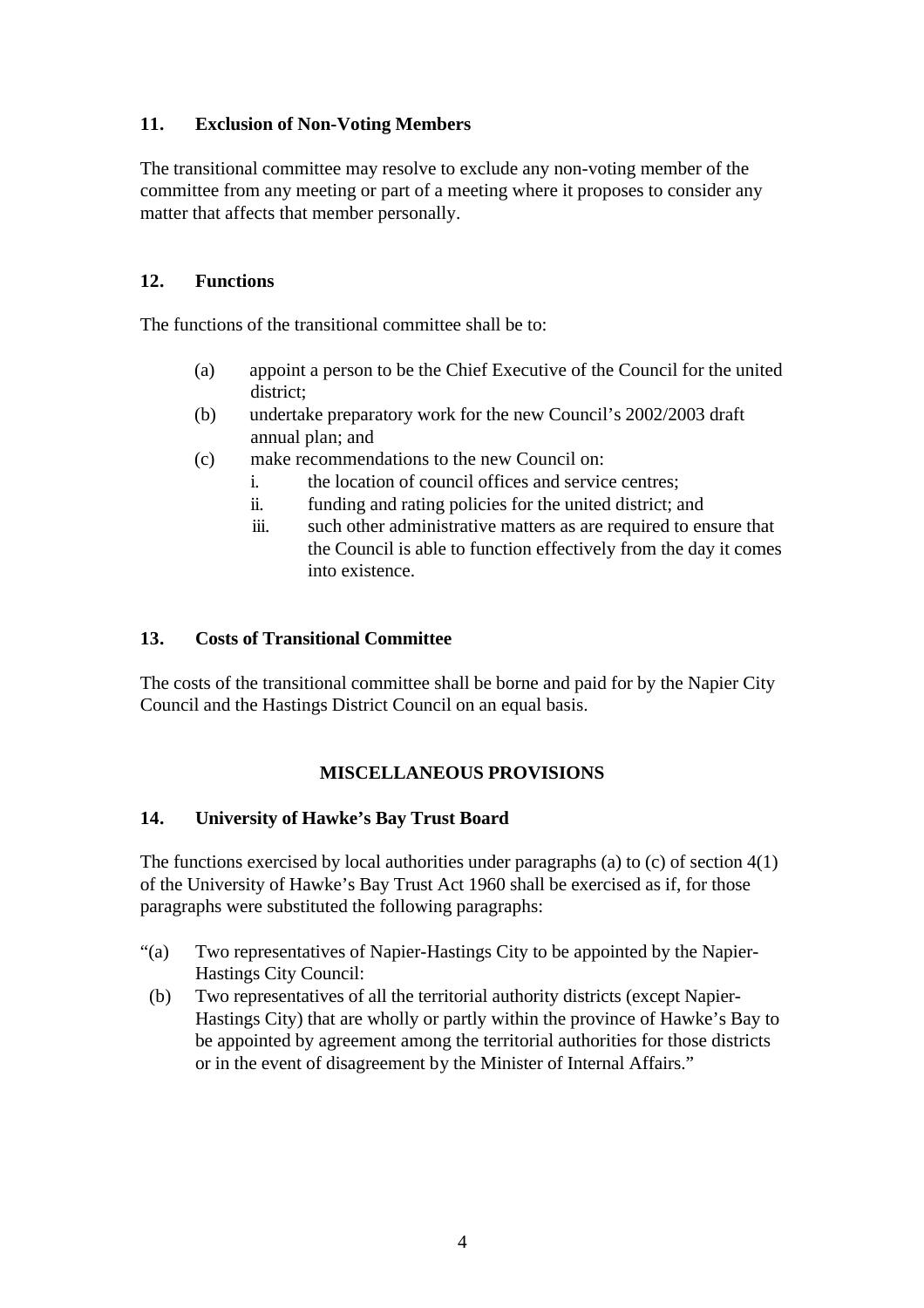# **TRANSITIONAL MATTERS**

# **15. Transitional Matters**

(1) Parts II and III of Schedule 3B of the Act shall apply in respect of this scheme.

# **FOR THE LOCAL GOVERNMENT COMMISSION**

Sir Ross Jansen, Chairman Barbara Durbin, Commissioner Bruce Anderson, Commissioner

3 March 1999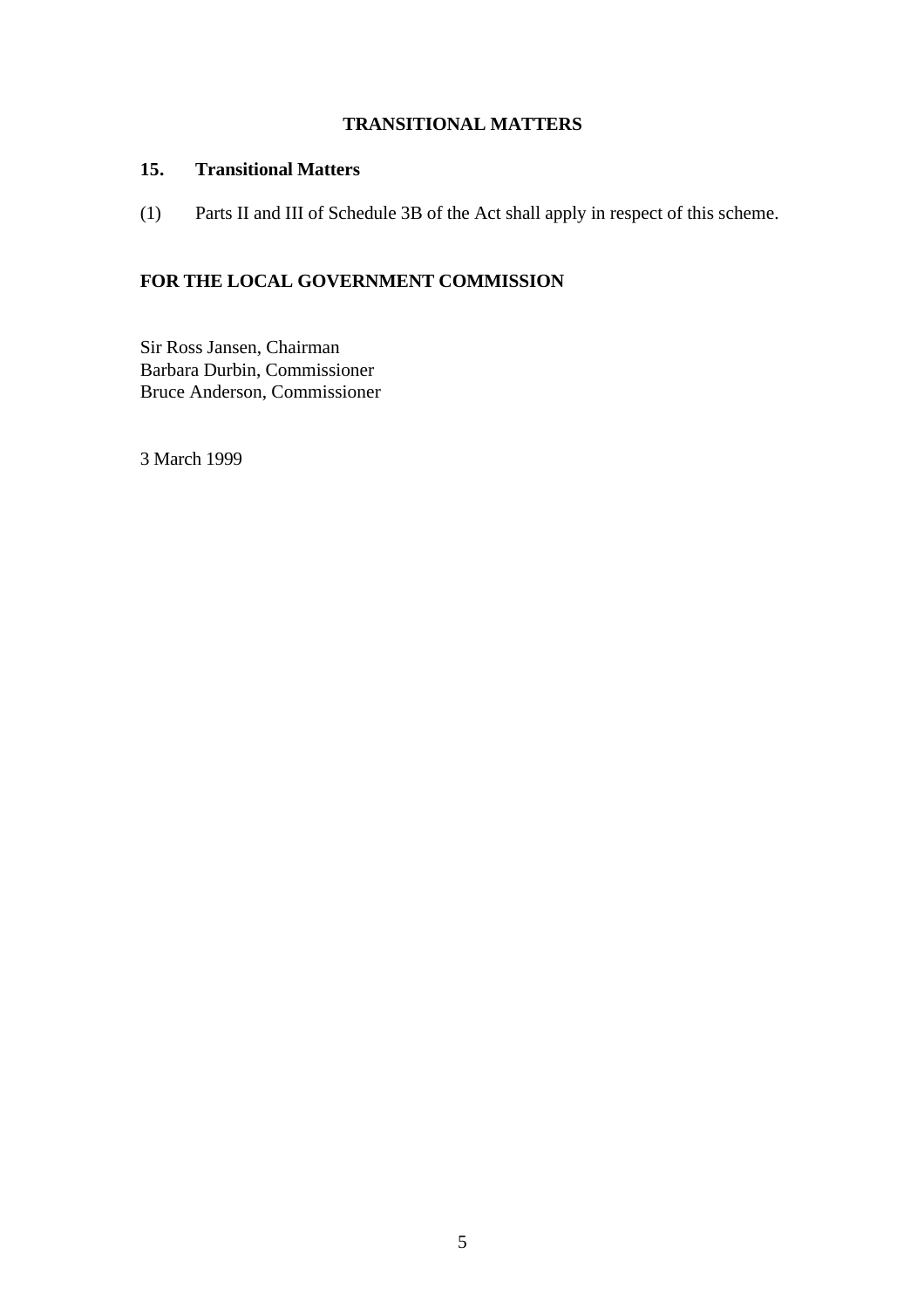# **EXPLANATORY STATEMENT**

# **STATEMENT OF ADVANTAGES AND DISADVANTAGES OF THE UNION OF NAPIER CITY AND HASTINGS DISTRICT**

This statement is issued pursuant to section 37ZZW of the Local Government Act 1974. It is statement of the advantages and disadvantages of the union of Napier City and Hastings District. The advantages and disadvantages are those which in the opinion of the Commission should be taken into account by persons entitled to vote in any polls held in respect of the proposal. It should be noted that the proposal is a draft at this stage and could be subject to change following consideration of submissions.

### **ADVANTAGES**

#### **Meets the Statutory Criteria**

The proposal will promote good local government. In particular the commission is satisfied that -

- it would result in a district containing distinct communities of interest;
- the new district will have the resources necessary to enable its local authority to carry out its functions, duties and powers;
- the new district will be appropriate for the effective and efficient exercise of local government functions, duties and powers;
- the new Council will have the ability to deliver appropriate services to the various parts of the new district in a more effective and efficient manner; and
- •

the proposal meets the statutory criteria that the Commission is required to take into account when considering such proposals.

#### **Participation in Decision-making**

The rural area in the existing Hastings District will be formed into two wards with political representation on the new Council. A rural community board will enable locally elected representatives to participate in decision-making.

Residents of the existing Napier City will have a greater opportunity to participate in the planning and development of the existing Hastings District.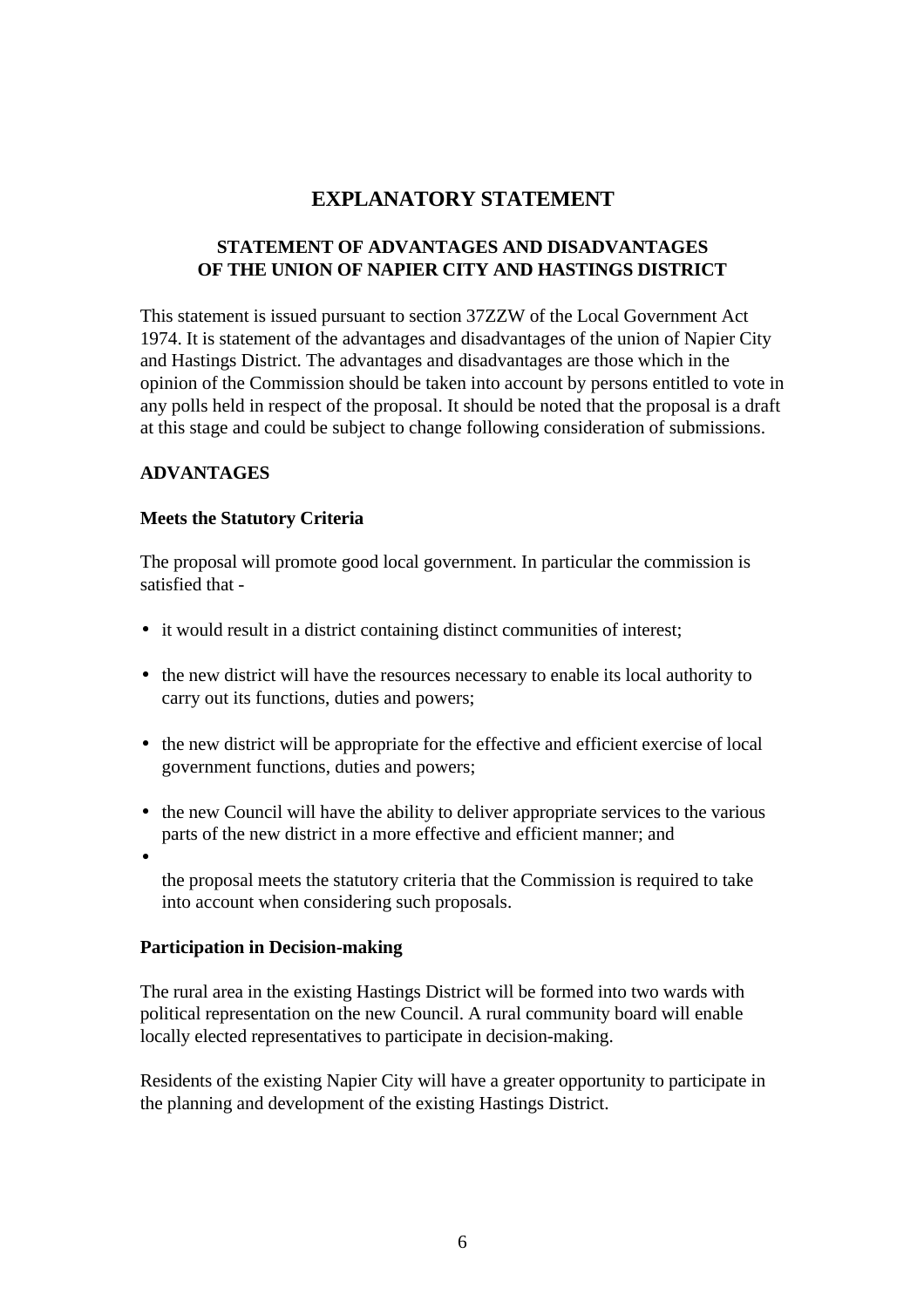Residents of the existing Hastings District will have a greater opportunity to participate in the planning and development of the community of interest in the existing Napier City.

The Commission is satisfied that a range of administrative arrangements can be made to ensure that local views are heard and taken into account throughout the City.

# **Administrative Costs**

The Commission is of the opinion that in appropriate circumstances it will be more economic to provide the same services through one local authority than through two. This would be achieved through avoiding duplication, through economies in scale, ensuring responsiveness to local concerns and having good financial resources and professional administration. The Commission considers that this will apply to the union of Napier City and Hastings District.

Examples of this include not requiring -

- separate Mayors and elected member structures
- separate Chief Executives and administrative structures
- separate computer systems
- separate annual planning, annual reporting and financial management systems
- separate roading management structures and reporting arrangements to Transfund New Zealand
- separate district plans under the Resource Management Act, and
- separate administration of the requirements of that Act.

### **Staffing**

For a local authority to adequately carry out its functions, duties and powers, particularly those under specific legislation such as the Resource Management Act, there is a need to attract and retain qualified specialist staff.

In the opinion of the Commission, the new authority would have an enhanced ability to obtain and retain the services of staff with the needed competencies, because of the larger administrative base.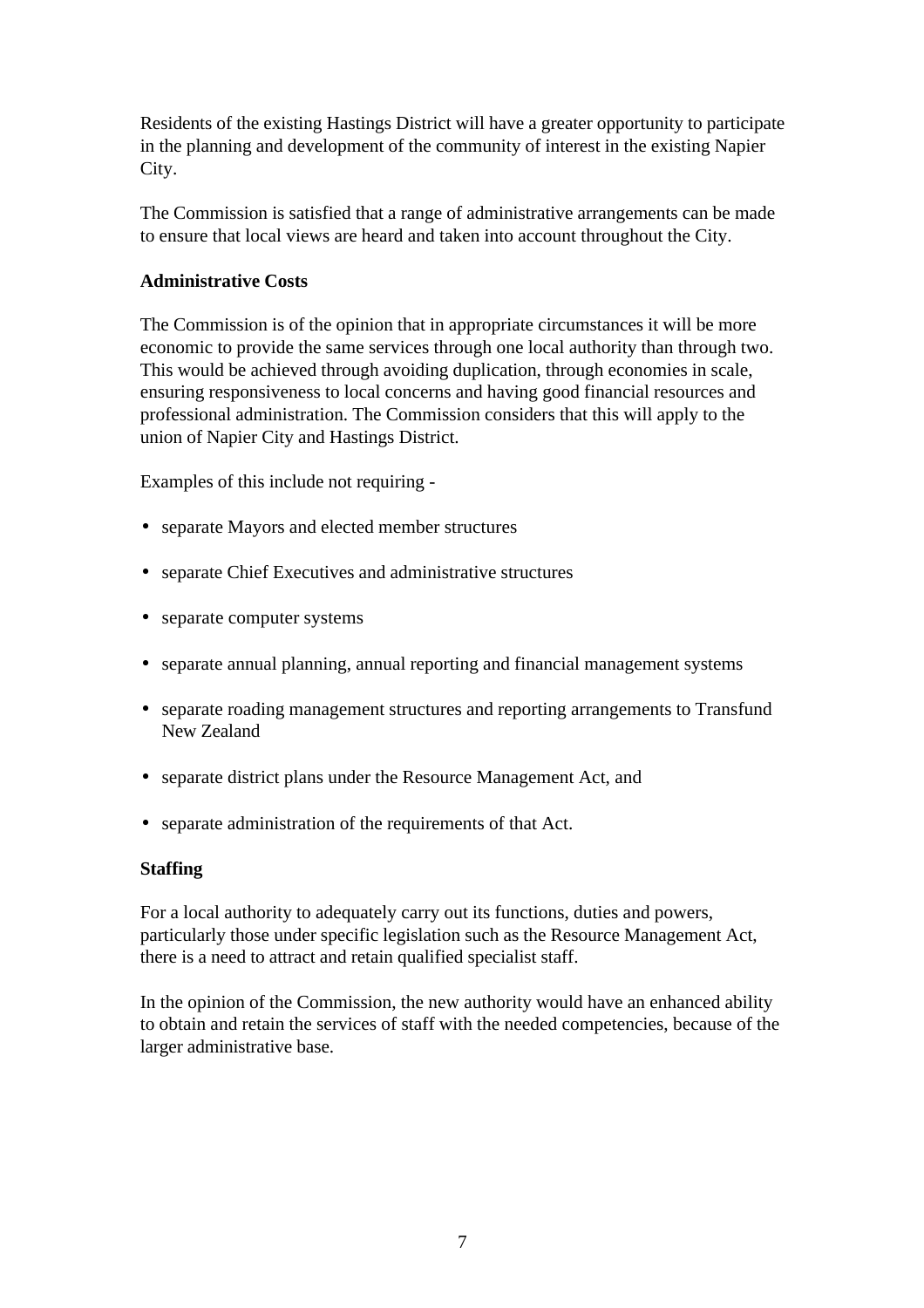# **DISADVANTAGES**

There may be a perceived loss of local democracy in the Hastings and Napier areas, for instance by the council of a larger district not necessarily being able to attend in detail to as many matters as the council of a smaller district. A wider range of responsibilities may, therefore, need to be delegated to the rural community board or Council staff.

# **CONCLUSION**

The Commission believes that the perceived disadvantages will be outweighed by the advantages listed above and the benefits that will result from the proposed union.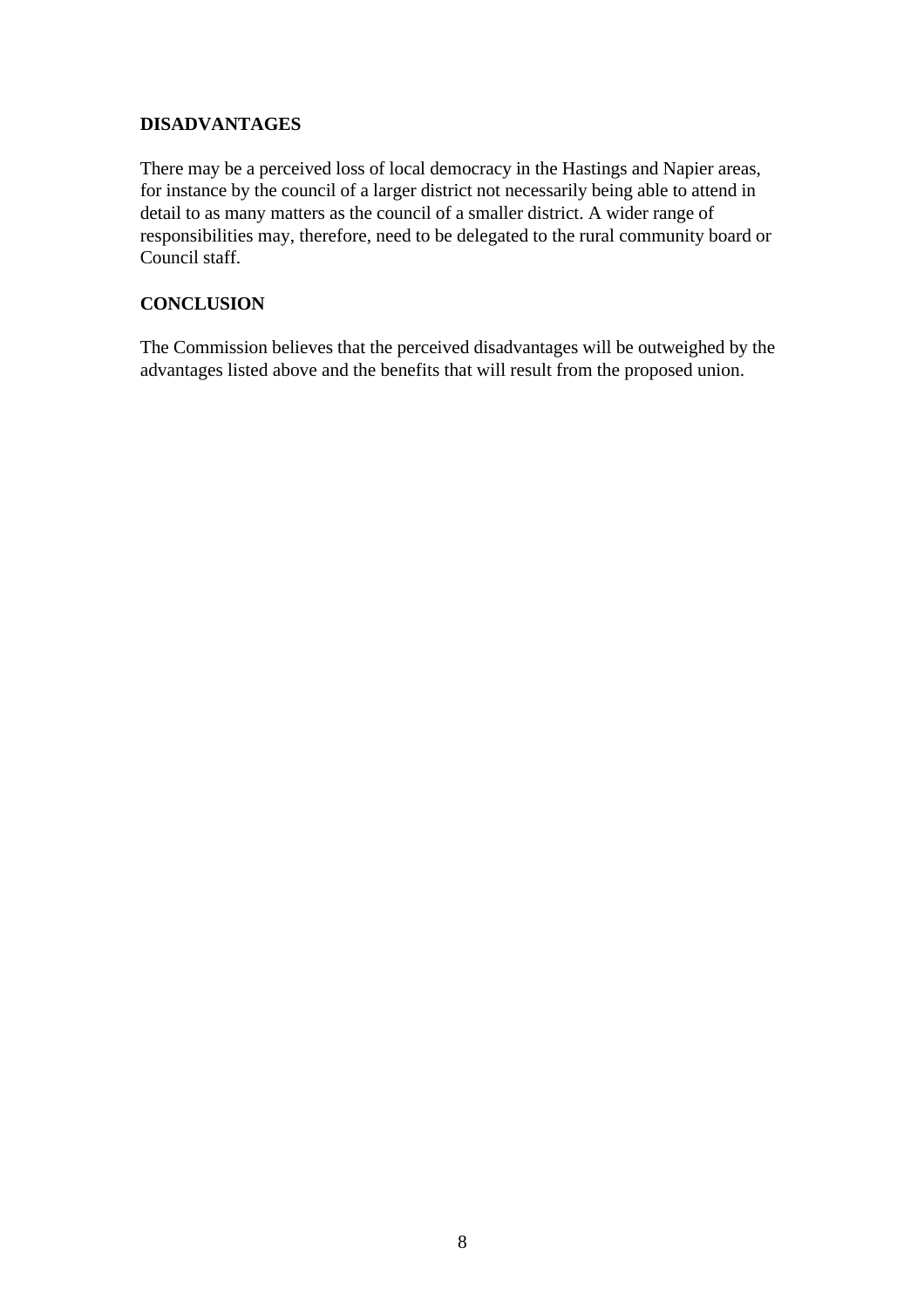# **EXPLANATORY NOTES TO THE SCHEME**

These notes are intended as a guide to the contents of the scheme.

The purpose of the scheme is to provide for -

- the union of Napier City and Hastings District to form a new district;
- the new Council for the combined area to be called the Napier-Hastings City Council.

It is proposed that the members of the new City Council be elected at the 2001 local elections, and that the new Council come into existence when the results of that election have been declared.

Some provisions of the scheme will come into effect as soon as the final scheme is implemented by Order in Council - those provisions necessary to arrange the first election of the new Council, and those relating to the establishment of a transitional committee to recommend administrative arrangements for the new Council.

The existing Napier City will become the Napier Ward of the new City. It will be represented by six councillors.

The existing Clive, Flaxmere, Hastings, Havelock North and Heretaunga Wards of Hastings District will become the Hastings Ward of the new City. It will be represented by six councillors.

The existing Kaweka and Tutira Wards of Hastings District will become the Northern Rural Ward of the new City. It will be represented by one councillor.

The existing Maraekakaho and Poukawa Wards of Hastings District will become the Southern Rural Ward of the new City. It will be represented by one councillor.

A rural community board will be established under the name of the "Napier-Hastings City Rural Community". The board will comprise three members elected by the electors of the Northern Rural Ward, one member elected by the electors of the Southern Rural Ward, and the councillors representing the two rural wards.

The scheme provides for a transitional committee to be formed by the Napier City Council and Hastings District Council. The purpose of the committee is to appoint the Chief Executive for the new Council and to make recommendations for new administrative arrangements and funding and rating policies.

The scheme specifies new membership arrangements for the University of Hawke's Bay Trust Board to fit the new configuration of the territorial authority districts.

The provisions of Parts II and III of Schedule 3B of the Local Government Act apply to the scheme. Part II, which applies to all reorganisation schemes except those specifically excluded, deals with the passing of property to the new local authority,